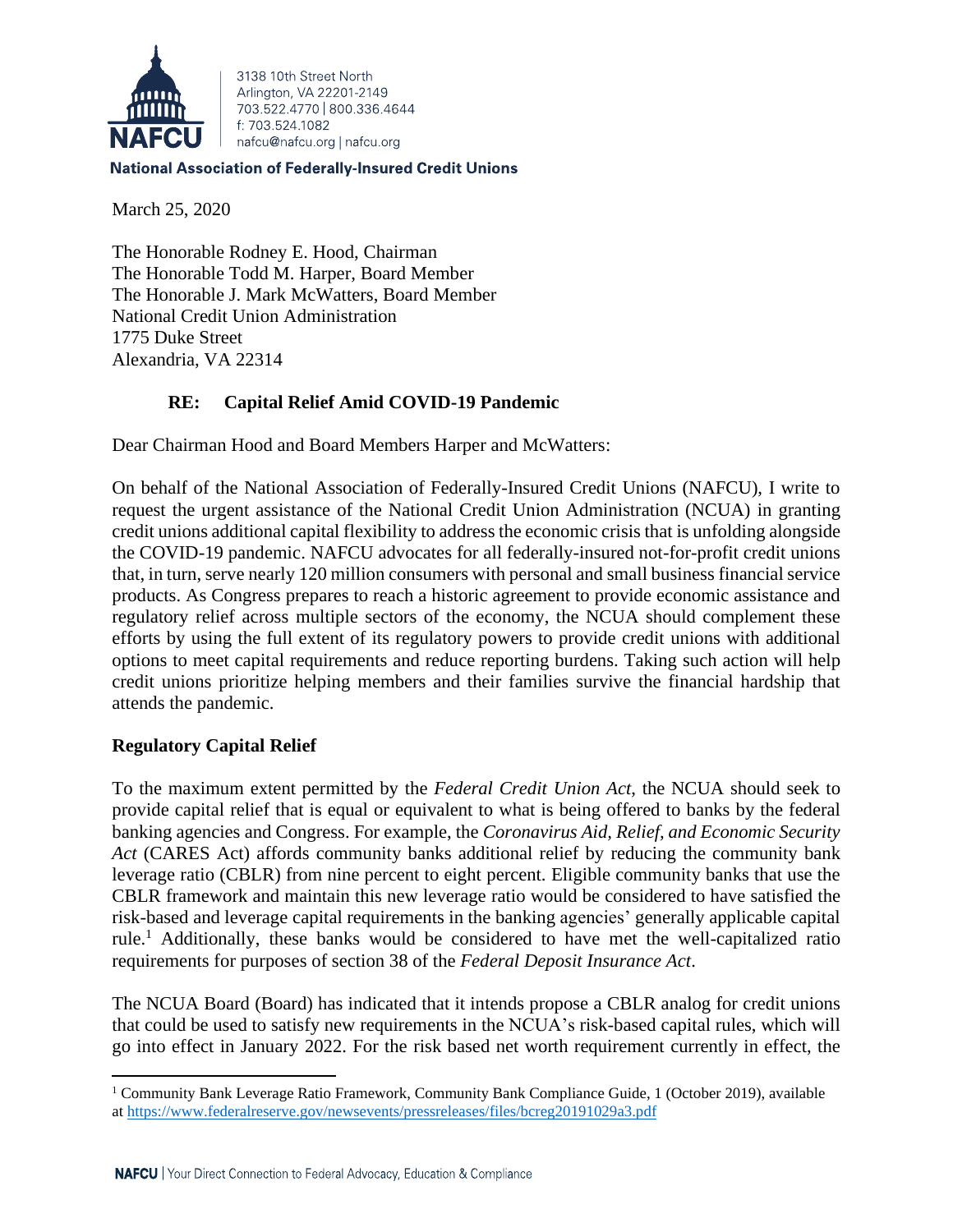National Credit Union Administration March 25, 2020 Page 2 of 4

NCUA should adopt any changes necessary to ensure that the standard calculation of the riskbased net worth requirement is not more onerous than what a community bank would calculate using the CARES Act's CBLR adjustments.

The NCUA should also seek to maintain parity with regulatory efforts to ease leverage and liquidity requirements for banks during the present emergency. For example, the Federal Reserve recently issued an interim rule to amend the treatment of global systemically important banks' total loss absorbing capacity (TLAC). TLAC consists of a minimum amount of long-term debt and tier 1 capital and operates as a buffer against financial instability.<sup>2</sup> It also serves as a complement to the regulatory capital requirements in the Federal Reserve's capital rule. Although TLAC is not a stability measure directly analogous to credit unions, the intent behind the change is one that the NCUA should follow with respect to its own capital regulations.

In addition, the current crisis may lead to temporary deterioration in net worth ratios at a small number of credit unions.<sup>3</sup> In such circumstances, the Board should recognize the unique externalities caused by the pandemic (particularly how business closures might interact with employer-based fields of membership) and provide for greater flexibility in meeting capital restoration and other prompt corrective action (PCA) requirements; namely, the deadlines and criteria for restoration plans which the Board may modify by regulation. While the vast majority of credit unions will encounter no difficulties meeting PCA requirements, the Board should still consider adjustments to reduce administrative burdens during a period of high operational stress.

# **Relief from the Current Expected Credit Losses (CECL) Standard**

The NCUA should request, similar to other federal financial regulators, delayed implementation of the CECL standard.<sup>4</sup> While the CARES Act provides temporary relief from CECL until December 31, 2020, the NCUA should seek to postpone CECL's mandatory effective date for credit unions until at least 2024. Although the Financial Accounting Standards Board (FASB) has already delayed CECL's effective date for credit unions to 2023, this extension is insufficient based on the dramatic economic disruption that has already occurred and whose aftereffects could persist for years. Credit unions that are directing staff resources to managing the crisis do not have time to model new forecasts in support of a highly complex accounting change that was deemed by many, even prior to the crisis, unnecessary for ensuring the stability of the credit union industry. Furthermore, transitioning to CECL during a period of recovery could have unintended consequences by reducing affordable access to credit.

[https://www.federalreserve.gov/newsevents/pressreleases/files/bcreg20200323a1.pdf.](https://www.federalreserve.gov/newsevents/pressreleases/files/bcreg20200323a1.pdf)

<sup>2</sup> See Interim Rule, Board of Governors of the Federal Reserve System, Total Loss-Absorbing Capacity, Long-Term Debt, and Clean Holding Company Requirements for Systemically Important U.S. Bank Holding Companies and Intermediate Holding Companies of Systemically Important Foreign Banking Organizations: Eligible Retained Income (March 23, 2020), available at

<sup>&</sup>lt;sup>3</sup> During the worst period of the Great Financial Crisis for credit unions (2010), the share of credit unions with net worth ratios less than 7 percent was 5.5 percent, compared with 1.5 percent in Q4 2019.

<sup>4</sup> FDIC, "FDIC Chairman Urges FASB to Delay Certain Accounting Rules Amid Pandemic" (March 19, 2020), available at [https://www.fdic.gov/news/news/press/2020/pr20036.html.](https://www.fdic.gov/news/news/press/2020/pr20036.html)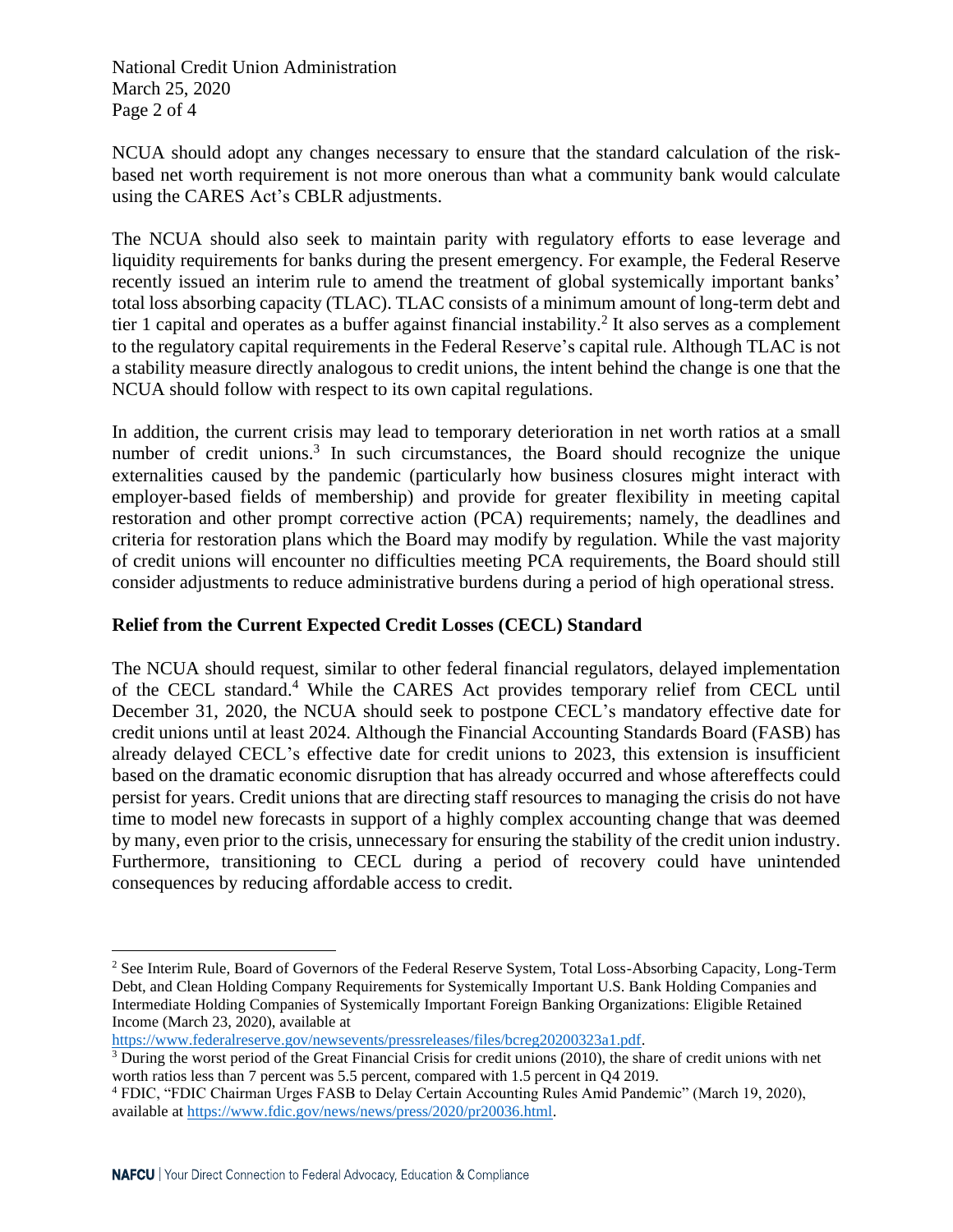National Credit Union Administration March 25, 2020 Page 3 of 4

The NCUA should also write to the FASB to seek greater interpretive control over the standard itself to mitigate CECL's day one adverse impact to credit union capital and any negative, procyclical effects it might have on credit availability. Absent Congressional action to clarify CECL's applicability to federally-insured credit unions, the NCUA must follow the standard as written by a private standards-setting organization that has no prudential regulatory experience. This poses safety and soundness risks, particularly at a time when additional credit and liquidity is needed to bolster the economy during this unprecedented crisis. Accordingly, the NCUA should demand greater control over how the standard is applied to credit unions.

#### **Subordinated Debt**

To provide additional stability for credit unions both during and after the present crisis, the Board should consider fast-tracking a streamlined iteration of its subordinated debt proposal to grant all credit unions the option to issue subordinated debt. To develop the proposal quickly, the Board should borrow the framework currently used for low-income designated credit unions (LICUs) that issue secondary capital. Not only are these regulations already familiar to many credit unions and potential investors, they are far less complex than those that have been proposed by the Board in connection with its subordinated debt proposal.

The NCUA should also grant LICUs additional flexibility to tap relief programs under the CARES Act by fast-tracking secondary capital applications. Allowing LICUs to access secondary capital in the years to come will greatly enhance the efficacy of the specializing lending programs introduced in the CARES Act and contribute to faster economic recovery and direct relief to members. It would be counterintuitive to delay these applications and concede that retained earnings will place artificial restraints on necessary economic stimulus.

# **Stress Testing and Capital Planning Relief**

The NCUA's rules for stress testing and capital planning impose significant operational burdens on covered credit unions. The NCUA should relax some of these rules to alleviate administrative pressure on credit unions as resources are directed toward helping members secure emergency credit, modify or defer payments, and seek forbearances. Furthermore, it is unlikely that the stress testing scenarios due this year will provide any useful information; credit unions are undergoing an actual period of stress right now—there is no need to model additional scenarios based on outdated assumptions.

NAFCU also recommends that credit unions that have a net worth ratio of at least ten percent should be given an off-ramp from stress testing and capital planning requirements. Such an accommodation for strong credit unions would accord with the Treasury's recommendations regarding Dodd-Frank Act Stress Test and Comprehensive Capital Analysis and Review offramps for banks.<sup>5</sup>

<sup>5</sup> See United States Department of the Treasury, A Financial System That Creates Economic Opportunities at 12.